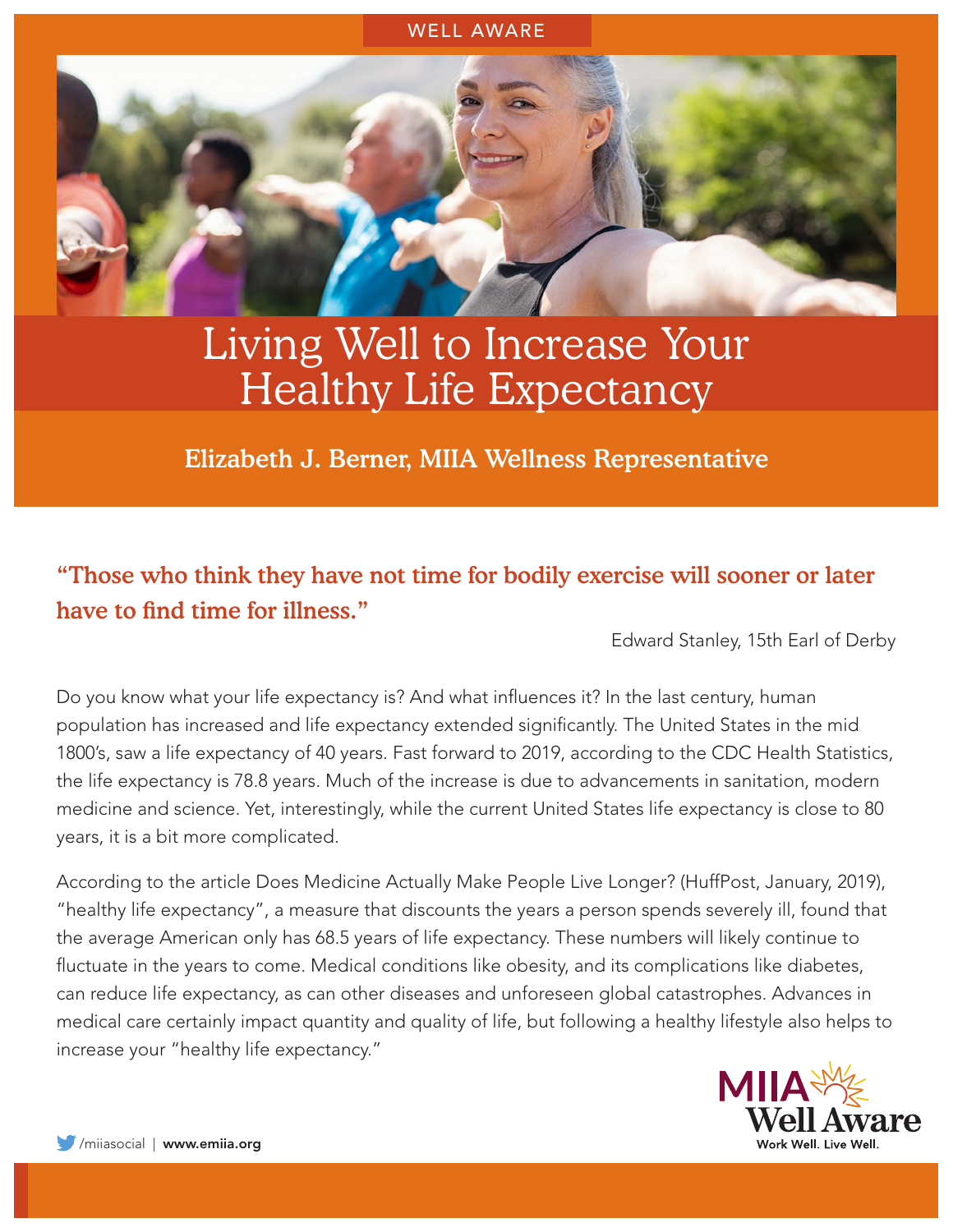During the Covid19 pandemic, it was reported that a compromised immune system, which includes, among other conditions, diabetes and heart disease, would put one at a higher risk for contracting the virus and experiencing further complications. There are behaviors we can engage in to strengthen our immune system just as there are choices we can make that weaken our immune system, including sitting too much, smoking, eating poorly, poor stress management, sleep deprivation and excessive alcohol consumption.

Adopting strategies such as self-education, good personal hygiene, wearing masks, social isolation when infected and quarantine to control the virus and ward off illness are important health and safety measures to engage in. To extend our "healthy life expectancy," we need to play a bigger and more active role in keeping ourselves disease-free.

While not all diseases and illnesses are preventable, many are, and for most, there are things we can do to control the severity of symptoms. It can be a worthwhile and life changing goal to attain the healthiest version of ourselves, whatever that may look like and despite our circumstances.

What does "health" mean to you? What does it look like? Are you familiar with the saying "health is wealth?" This age-old adage carries a lot of weight. The great political and spiritual leader Mahatma Gandhi, once said something quite similar, "It is health which is real wealth, and not pieces of gold and silver." But what does health mean? Health is not an easy word to define as there are many interpretations. MIIA believes good health is a balance of physical, mental, social, spiritual and intellectual wellbeing. Good health is not simply the absence of disease in the mind and body. It is how well the mind and body work in conjunction with one another. In 2021, we seem more accepting of the relationship between what goes on in our head (mind) and the functioning of our immune system (body). It has been widely established that the mind and body do not operate in isolation and whatever activity is taking place in the head shows up in our body and vice versa.

There is much to learn from the Covid19 and Spanish Flu pandemics, the simplest of which is how short and precious life is. To improve healthy life longevity and reduce our risk for disease and illness, it is essential that we put ourselves in the driver's seat and take control of our health. For long lasting change, we have to build a long-term, daily commitment to health and wellness. We start by working on healthy strategies until they become established routines.

The resources below are intended to help you take that first step towards living a healthier lifestyle or support you as you continue on your path of staying healthy and strong.

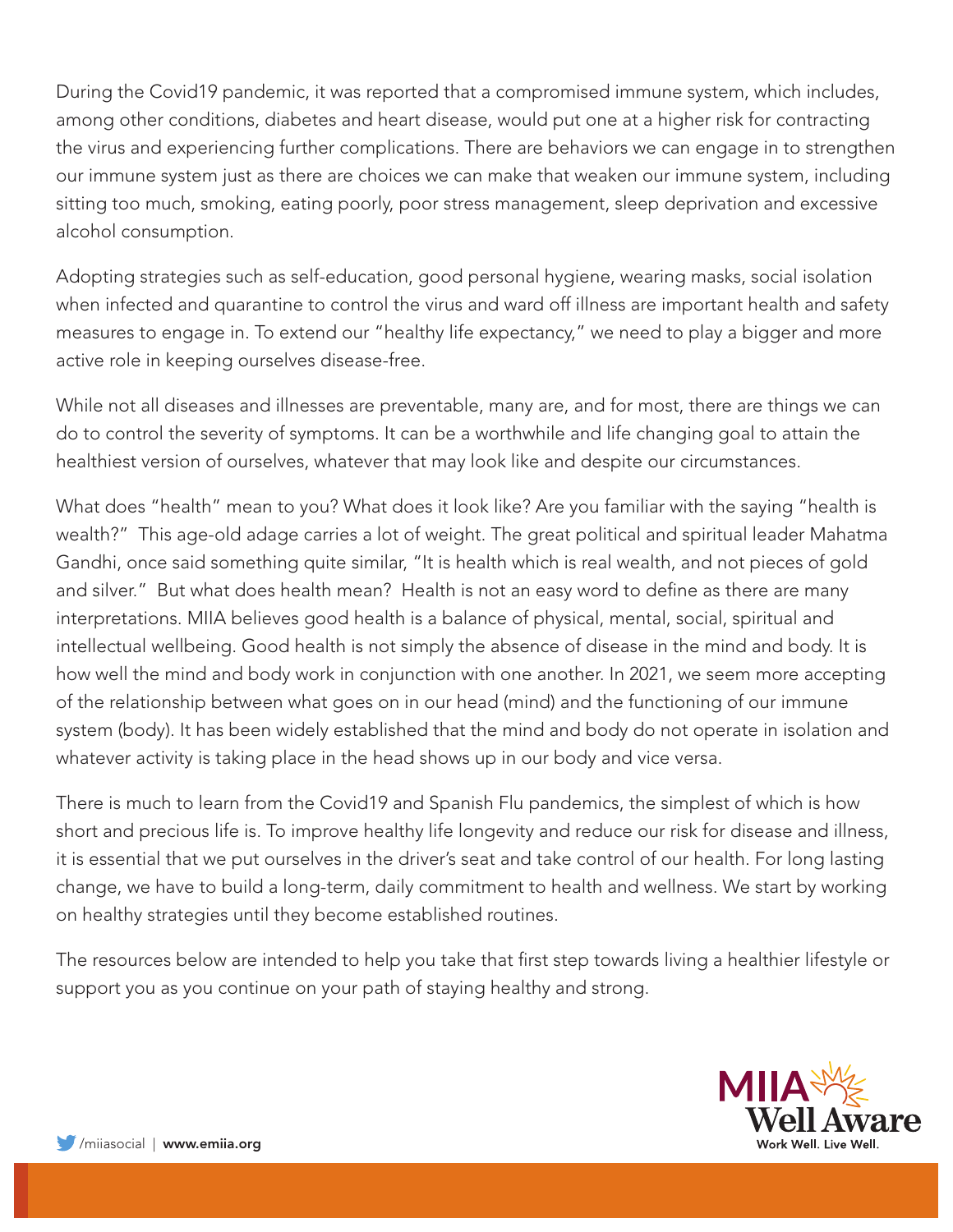#### Stress Management

Stress is an imbalance of mind, body and spirit and affects us all in different ways. Not all stress is bad but chronic stress can have ill consequences and exacerbate medical conditions. Many of us cope with stress in unhealthy ways, including overeating, drinking and smoking. Engaging in mind body techniques, like meditation and yoga can counteract the harmful effects of stress. MIIA members can participate in free live online yoga and meditation classes by visiting the ompractice.com website. For additional stress reduction resources, click any of the links below.

https://www.tarabrach.com/guided-meditations/

https://bensonhenryinstitute.org/guided-relaxation-exercises/

https://self-compassion.org/category/exercises/

https://www.ted.com/talks/shawn\_achor\_the\_happy\_secret\_to\_better\_work?language=en.

#### Exercise

Daily physical activity can improve heart health, lower risk for disease and illness, build muscle and bone mass and help to maintain weight. Participate in MIIA's fitness videos by visiting https://miiawinners.org/ Click [here](https://www.emiia.org/well-aware/resources?category=16) for instructions.

#### Diet

Maintaining a balanced diet is key to longevity and feeling good overall. Eating plenty of fruits and vegetables contributes largely to good heart health. MIIA has health coaches and food recipes available to you. For more information on Nutrition & Weight Management visit https://www.emiia.org/well-aware/nutrition-weight-management.

Click [here](https://www.emiia.org/well-aware/wellness-coaching) for information on coaching.

#### Understanding your illness or disease

Knowing as much as you can about your illness or disease keeps you in control of your medical condition. Seek out reputable websites and resources from your primary care physician, join a support group, and stay socially connected to your healthcare team. Reach out to others with similar conditions as a way to cope with your emotions. Stay in control of your illness and don't let it control you. Our monthly Quizzify quizzes include many questions on medical care with resources for further information. [Login or Register](https://app.quizzify.com/users/sign_up/mma) to play today.